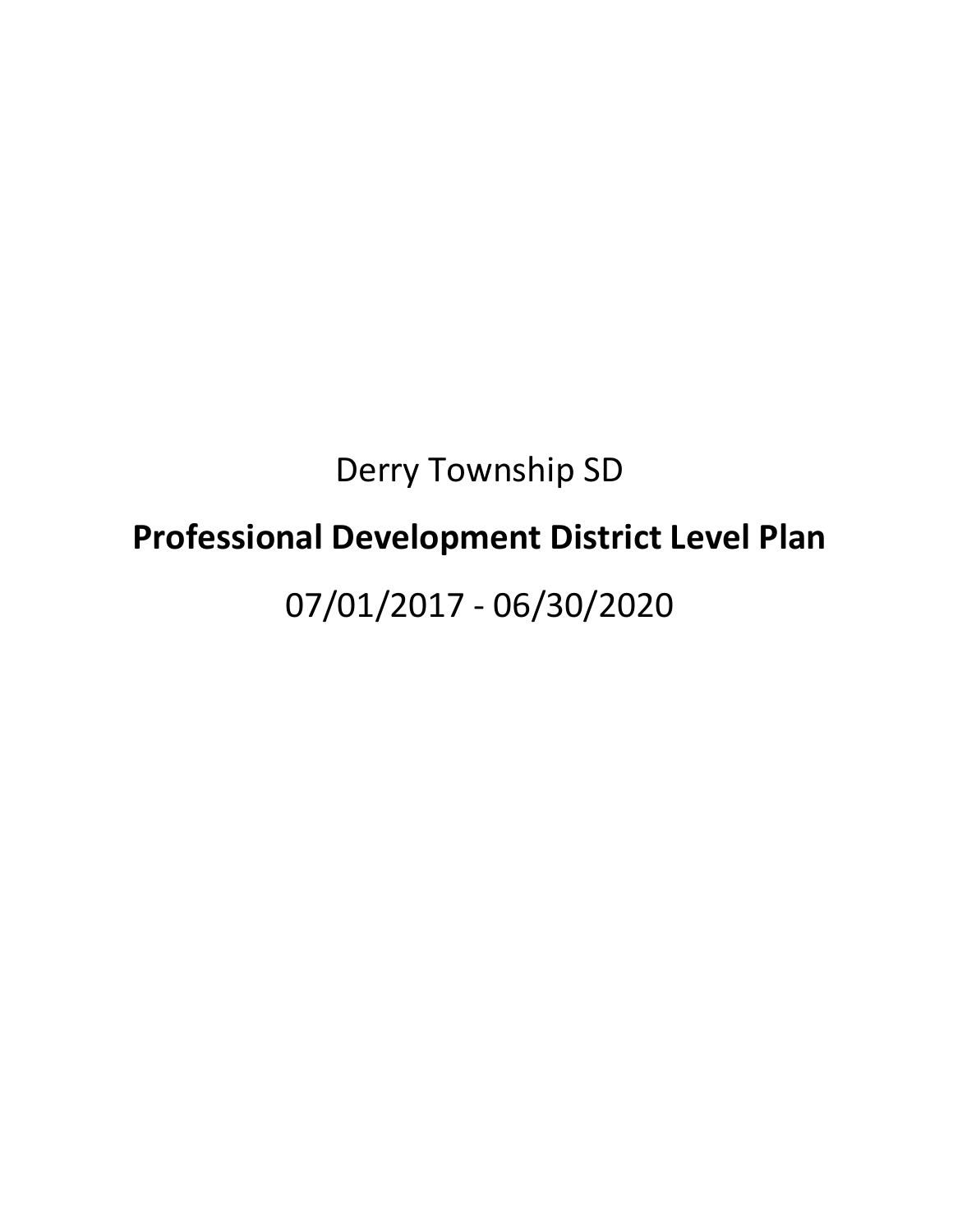# District Level Plan

# **Action Plans**

**Goal #1**: Establish a district system that fully ensures professional development is focused, comprehensive and implemented with fidelity.

#### **Related Challenges:**

- Establish a district system that fully ensures consistent implementation of standards aligned curricula across all schools for all students.
- Establish a district system that fully ensures the consistent implementation of effective instructional practices across all classrooms in each school.
- Establish a district system that fully ensures barriers to student learning are addressed in order to increase student achievement and graduation rates.
- Establish a district system that fully ensures students who are academically at risk are identified early and are supported by a process that provides interventions based upon student needs and includes procedures for monitoring effectiveness.

#### **Indicators of Effectiveness:**

Type: Interim

Data Source: Act 48 needs assessment

Act 48 session evaluations

Specific Targets: 1. Teachers will indicate that professional development opportunities are targeted and meeting their individual needs aligned with district goals and vision

2. Act 48 needs assessments will be utilized to review progress toward Comprehensive Plan goals and for planning for yearly professional development plans

# *Strategies:*

# *Common Assessment within Grade/Subject*

**Description:** WWC reports the effective use of data can have a positive impact upon student achievement; using common assessments to inform teacher practice is one such use of data. (Source: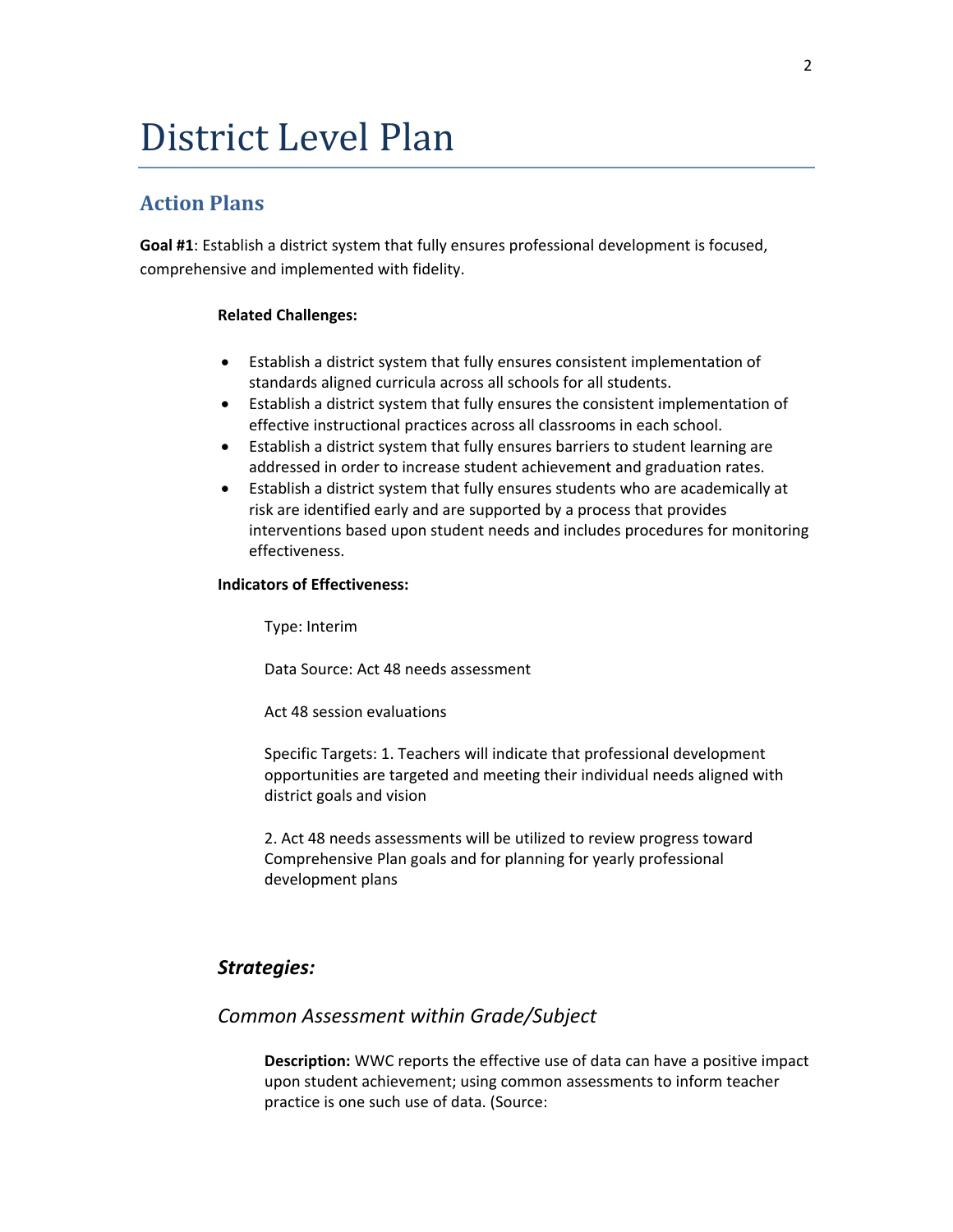[http://ies.ed.gov/ncee/wwc/pdf/practice\\_guides/dddm\\_pg\\_092909.pdf?](http://ies.ed.gov/ncee/wwc/pdf/practice_guides/dddm_pg_092909.pdf)) Teacher Moderation: Collaborative Assessment of Student Work and Common Assessments provide detailed looks at the development and use of common assessments. (Sources: [http://www.edu.gov.on.ca/eng/literacynumeracy/inspire/research/Teacher\\_](http://www.edu.gov.on.ca/eng/literacynumeracy/inspire/research/Teacher_Moderation.pdf) [Moderation.pdf](http://www.edu.gov.on.ca/eng/literacynumeracy/inspire/research/Teacher_Moderation.pdf) and Common Assessments: Mike Schmoker. (2006) Results Now: How We Can Achieve Unprecedented Improvements in Teaching and Learning. Alexandria, Va.: ASCD.) Resource: <http://effectivestrategies.wiki.caiu.org/Assessment>

**SAS Alignment:** Assessment, Instruction

# *Data Analysis Procedures, Data-Informed Instruction, Data Teams & Data Warehousing*

**Description:** Using Student Achievement Data to Support Instructional Decision Making provides a WWC reporting of various strategies related to the acquisition, analysis, and application of student data. (Source: [http://ies.ed.gov/ncee/wwc/pdf/practice\\_guides/dddm\\_pg\\_092909.pdf](http://ies.ed.gov/ncee/wwc/pdf/practice_guides/dddm_pg_092909.pdf))

**SAS Alignment:** Assessment, Instruction

### *Substantial Professional Development*

**Description:** The Southwest Regional Educational Laboratory found that substantial professional development showed a positive impact upon student achievement (substantial = greater than 14 hours of focused professional development delivered via workshops or summer institutes, supported by follow-up sessions and all delivered by professional developers rather than train-the-trainer approaches). (Source: [http://ies.ed.gov/ncee/edlabs/regions/southwest/pdf/rel\\_2007033.pdf](http://ies.ed.gov/ncee/edlabs/regions/southwest/pdf/rel_2007033.pdf) ) Resource[: http://effectivestrategies.wiki.caiu.org/Professional+Development](http://effectivestrategies.wiki.caiu.org/Professional+Development)

**SAS Alignment:** Instruction

#### *Instructional Coaching*

#### **Description:**

Kansas Coaching Project: Instructional coaches are on-site professional developers who teach educators how to use proven instructional methods. To be successful in this role, coaches must be skilled in a variety of roles, including public relations guru, communicator extraordinaire, master organizer and, of course, expert educator. (Source: [http://instructionalcoach.org/about/about-coaching\)](http://instructionalcoach.org/about/about-coaching) Resource: <http://effectivestrategies.wiki.caiu.org/Professional+Development>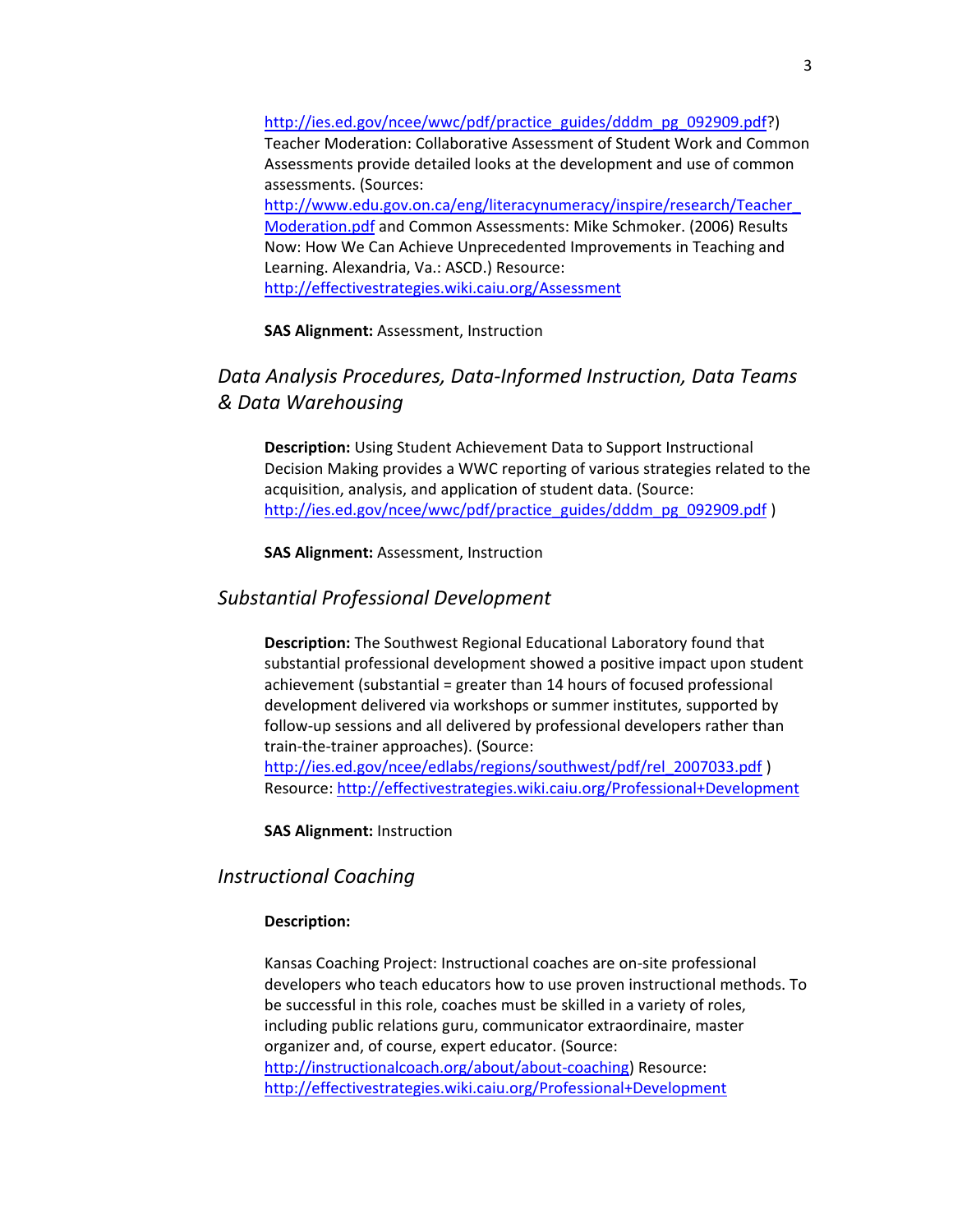**SAS Alignment:** Assessment, Curriculum Framework, Instruction, Materials & Resources

# *Implementation Steps:*

# *Data Informed Instruction and Decision Making*

#### **Description:**

Classroom teachers will develop skills and knowledge necessary to effectively assess (both formatively and summatively) students and utilize the data to plan, modify and individualize instruction.

**Start Date:** 11/30/2013 **End Date:** 7/1/2016

**Program Area(s):** Professional Education, Teacher Induction, Special Education, Student Services, Gifted Education, Educational Technology

#### **Supported Strategies:**

Data Analysis Procedures, Data-Informed Instruction, Data Teams & Data Warehousing

# *PA Common Core Curriculum Alignment*

#### **Description:**

Professional staff in English/Language Art, Mathematics, Social Studies, Science and the Technical Subjects will fully learn and understand the curriculum and instruction implications and requirements with the PA Common Core Standards. All related curricula will be revised as necessary.

**Start Date:** 7/1/2013 **End Date:** 7/1/2016

**Program Area(s):** Professional Education, Teacher Induction, Educational Technology

#### **Supported Strategies:**

Common Assessment within Grade/Subject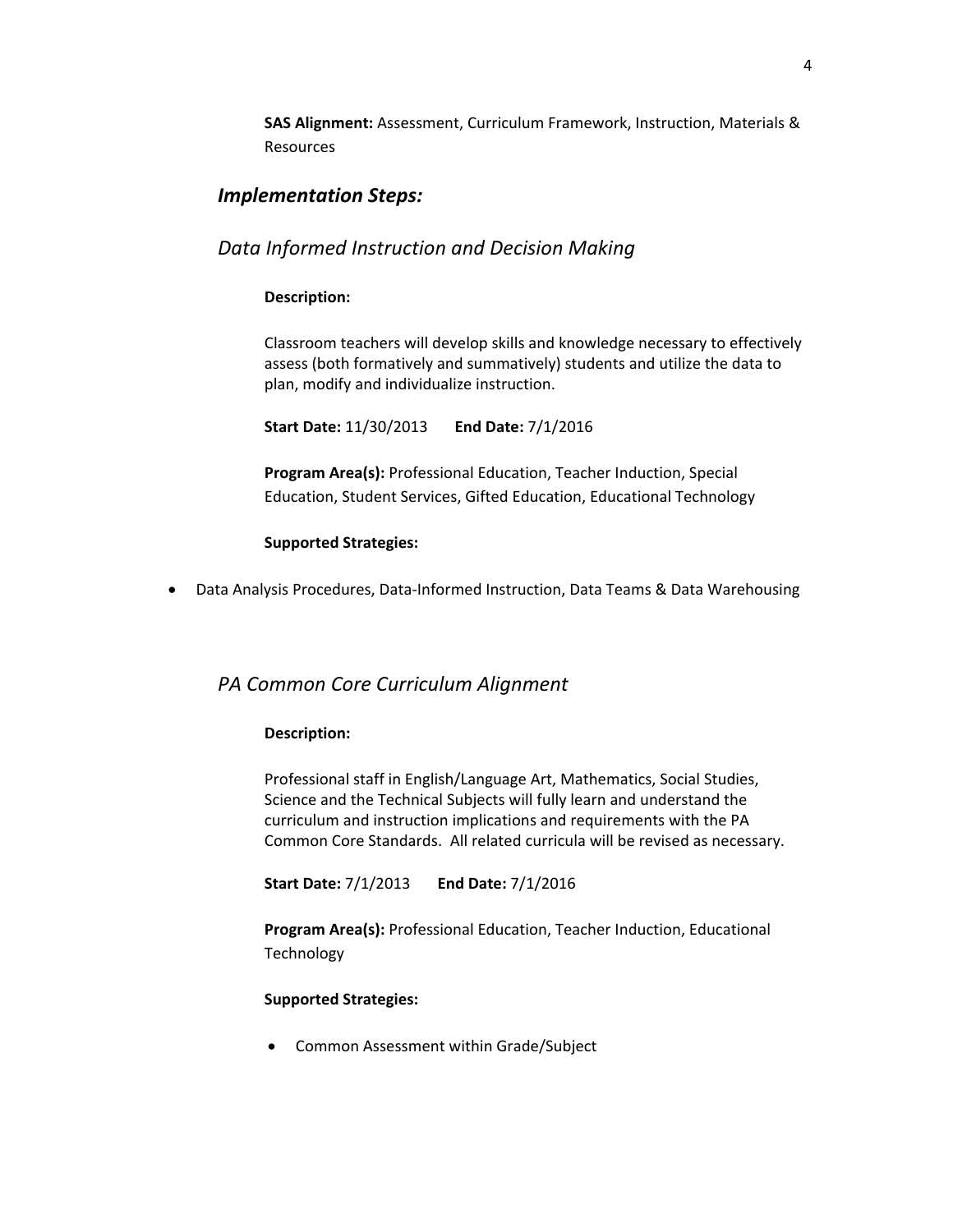# *Differentiated Professional Learning*

#### **Description:**

Develop and refine systemic, pervasive instructional practices that prepare all teachers and students for success in a globally connected 21st century world by providing differentiated professional learning opportunities on meeting the needs of all students, inclusive instructional practices, online/hybrid learning and need-based learning.

**Start Date:** 7/1/2013 **End Date:** 7/3/2017

**Program Area(s):** Professional Education, Teacher Induction, Special Education, Student Services, Gifted Education, Educational Technology

#### **Supported Strategies:**

- Common Assessment within Grade/Subject
- Data Analysis Procedures, Data-Informed Instruction, Data Teams & Data Warehousing
- Substantial Professional Development

# *Professional Learning Communities*

#### **Description:**

Enhance professional collaboration and PLC models within the district and provide/create time within schedules to allow for professional collaboration and observation/reflection

**Start Date:** 7/1/2013 **End Date:** 7/1/2019

**Program Area(s):** Professional Education, Special Education, Student Services, Gifted Education, Educational Technology

#### **Supported Strategies:**

- Data Analysis Procedures, Data-Informed Instruction, Data Teams & Data Warehousing
- Substantial Professional Development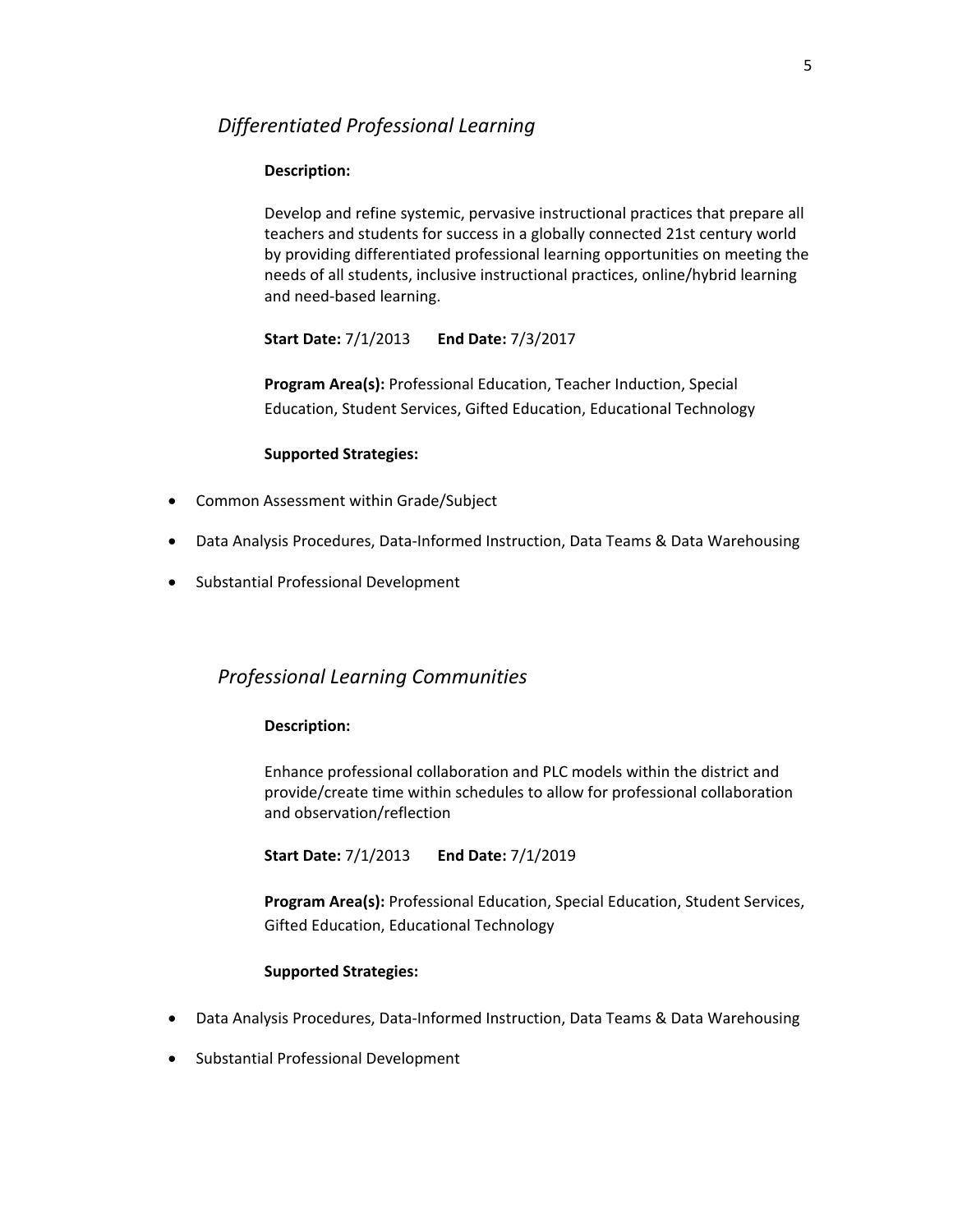**Goal #2**: Establish a district system that fully ensures consistent implementation of standards aligned curricula across all schools for all students.

#### **Indicators of Effectiveness:**

Type: Annual

Data Source: Rubicon Atlas

Specific Targets: Year 1: Upload all available curriculum maps, update curriculum for ELA, Mathematics, Science, FCS, Music, and Art.

Year 2: Licensure for 50% of programming to include World Language, Health/PE

Year 3: Licensure for 100% of programming to include Social Studies, Library, Tech Ed and Business

#### *Strategies:*

#### *Curriculum Mapping*

#### **Description:**

Empirical evidence of a positive statistical correlation of the use of curriculum mapping with student achievement is scarce. There was a 2001 study by the Indiana Center of Evaluation conducted for the Ohio DOE that determined curriculum alignment (defined as curriculum mapping with subsequent change in instructional practice) was the "single greatest factor in achieving improved test scores." The following link provides a list of resources supporting the positive contributions of curriculum mapping to educational processes: [http://www.curriculummapping101.com/materials/curriculum-mapping](http://www.curriculummapping101.com/materials/curriculum-mapping-research)[research](http://www.curriculummapping101.com/materials/curriculum-mapping-research) ; the following link provides an overview of curriculum mapping: <http://webserver3.ascd.org/handbook/demo/mapping2.html> Resource[:http://effectivestrategies.wiki.caiu.org/Curriculum+Framework](http://effectivestrategies.wiki.caiu.org/Curriculum+Framework) 

**SAS Alignment:** Standards, Materials & Resources

*PA Core Standards Implementation*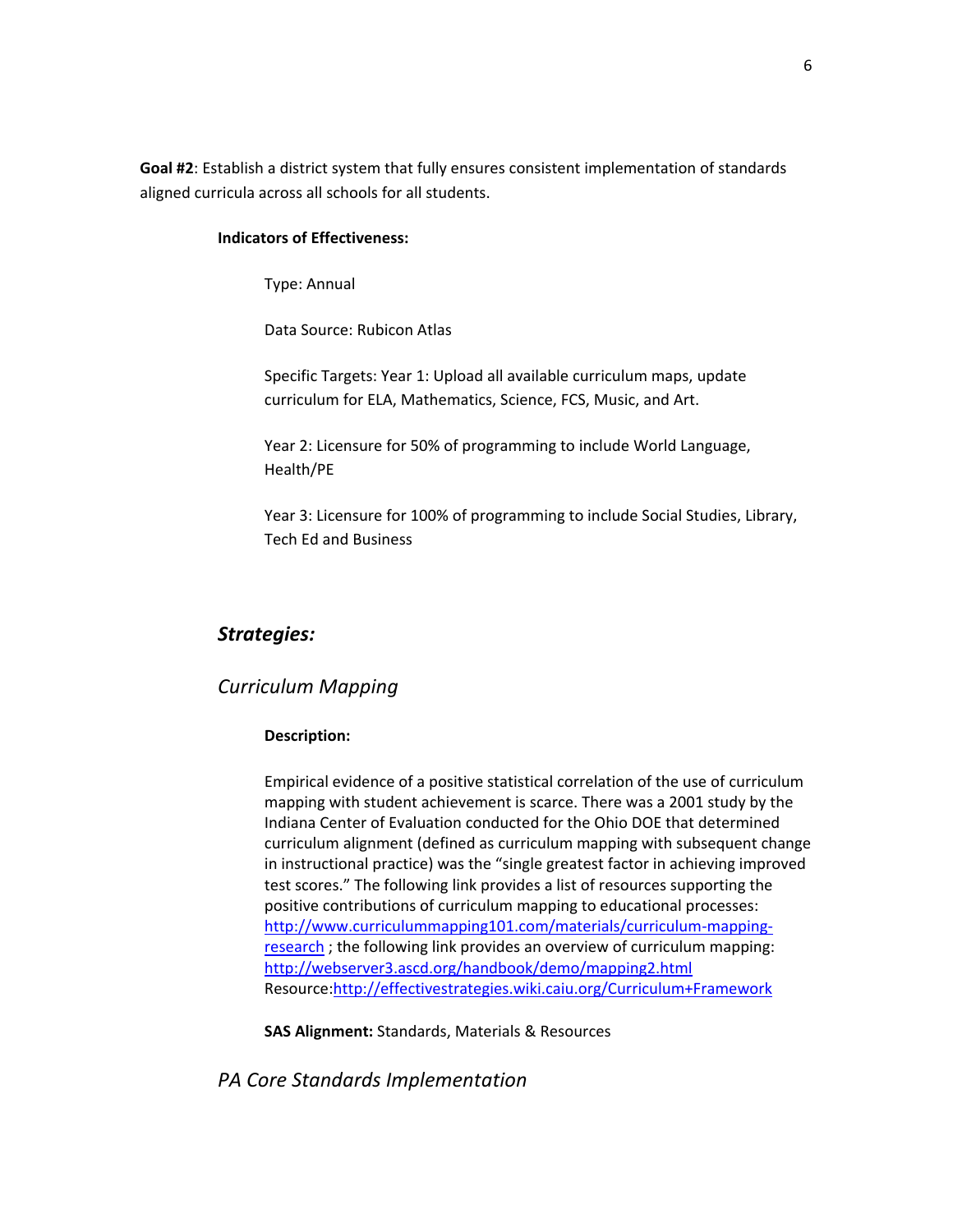#### **Description:**

"The State Board approved the final Chapter 4 regulations on September 12, 2013. The Independent Regulatory Review Commission (IRRC) approved the final regulation on November 21, 2013. With publication of Chapter 4 in the Pennsylvania Bulletin, the new regulations took effect on March 1, 2014. As part of the new regulations, Pennsylvania's Core Standards offer a set of rigorous, high-quality academic expectations in English Language Arts and Mathematics that all students should master by the end of each grade level. The PA Core Standards are robust and relevant to the real world and reflect the knowledge and skills our young people need to succeed in life after high school, in both post-secondary education and a globally competitive workforce." (Source[: http://www.pdesas.org/standard/PACore\)](http://www.pdesas.org/standard/PACore) Resource: <http://effectivestrategies.wiki.caiu.org/Curriculum+Framework>

**SAS Alignment:** Standards, Curriculum Framework

#### *Implementation Steps:*

#### *PA Common Core Curriculum Alignment*

#### **Description:**

Professional staff in English/Language Art, Mathematics, Social Studies, Science and the Technical Subjects will fully learn and understand the curriculum and instruction implications and requirements with the PA Common Core Standards. All related curricula will be revised as necessary.

**Start Date:** 7/1/2013 **End Date:** 7/1/2016

**Program Area(s):** Professional Education, Teacher Induction, Educational **Technology** 

#### **Supported Strategies:**

- Curriculum Mapping
- PA Core Standards Implementation

**Goal #3**: Establish a district system that fully ensures the consistent implementation of effective instructional practices across all classrooms in each school.

#### **Related Challenges:**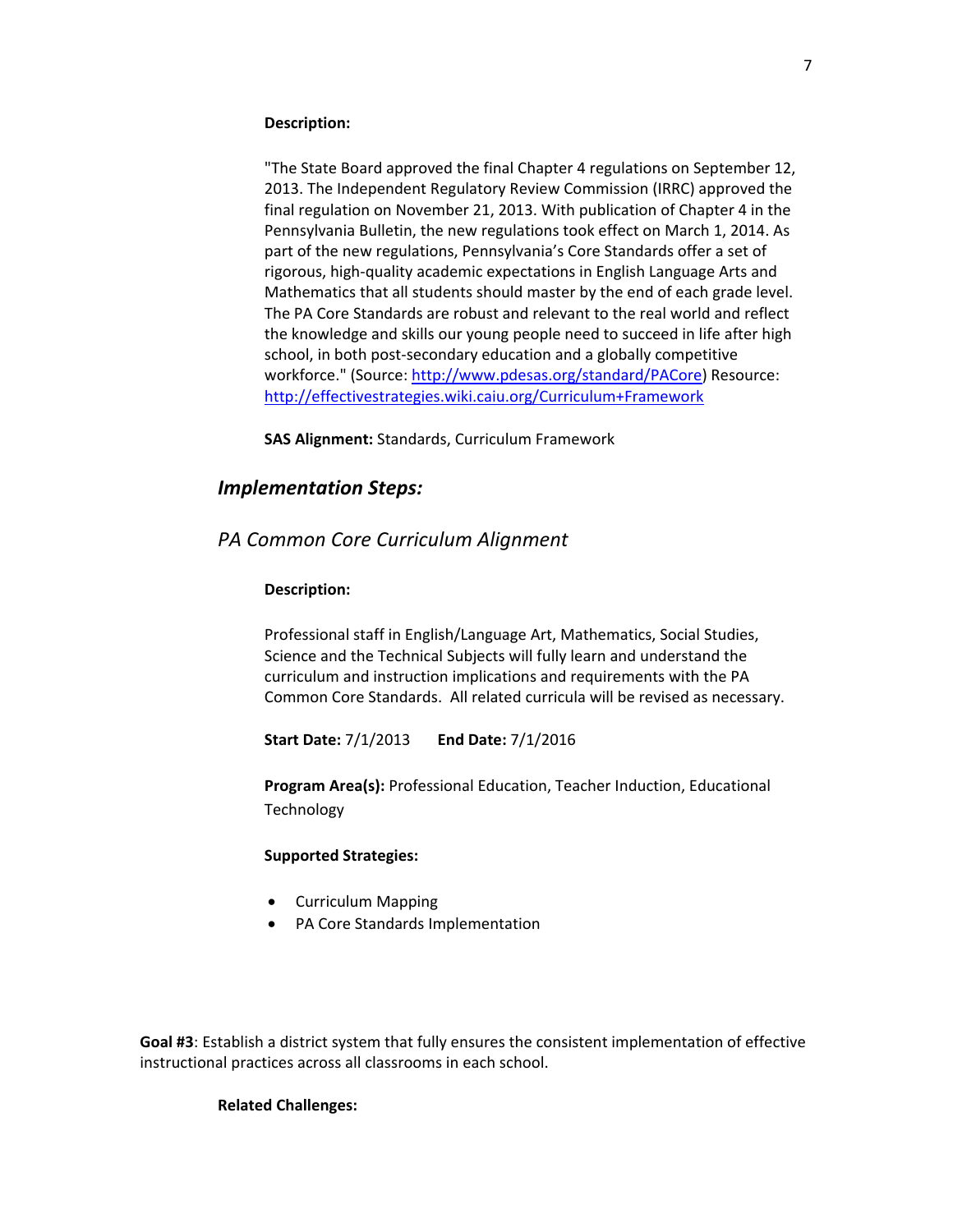- Establish a district system that fully ensures barriers to student learning are addressed in order to increase student achievement and graduation rates.
- Establish a district system that fully ensures students who are academically at risk are identified early and are supported by a process that provides interventions based upon student needs and includes procedures for monitoring effectiveness.

#### **Indicators of Effectiveness:**

Type: Annual

Data Source: Rubicon Atlas

Specific Targets: Year 2: Use Rubicon reports feature to collect data on lesson planning and it's alignment with established district curriculum.

#### Type: Annual

Data Source: PSSA Data

Specific Targets: Year 1: 3-5% increase in PSSA Mathematics/ELA Scores

Year 2: Additional 3-5% increase in PSSA Mathematics/ELA Scores

Year 3: Additional 3-5% (or 9-15% total) increase in PSSA Mathematics/ELA Scores

Type: Annual

Data Source: PBA/Remediation Enrollment Numbers

Specific Targets: Year 1: Sustain same numbers

Year 2: Enrollment numbers drop by 2-5%

Year 3: Enrollment numbers drop by additional 2-5%

## *Strategies:*

*Instructional Coaching*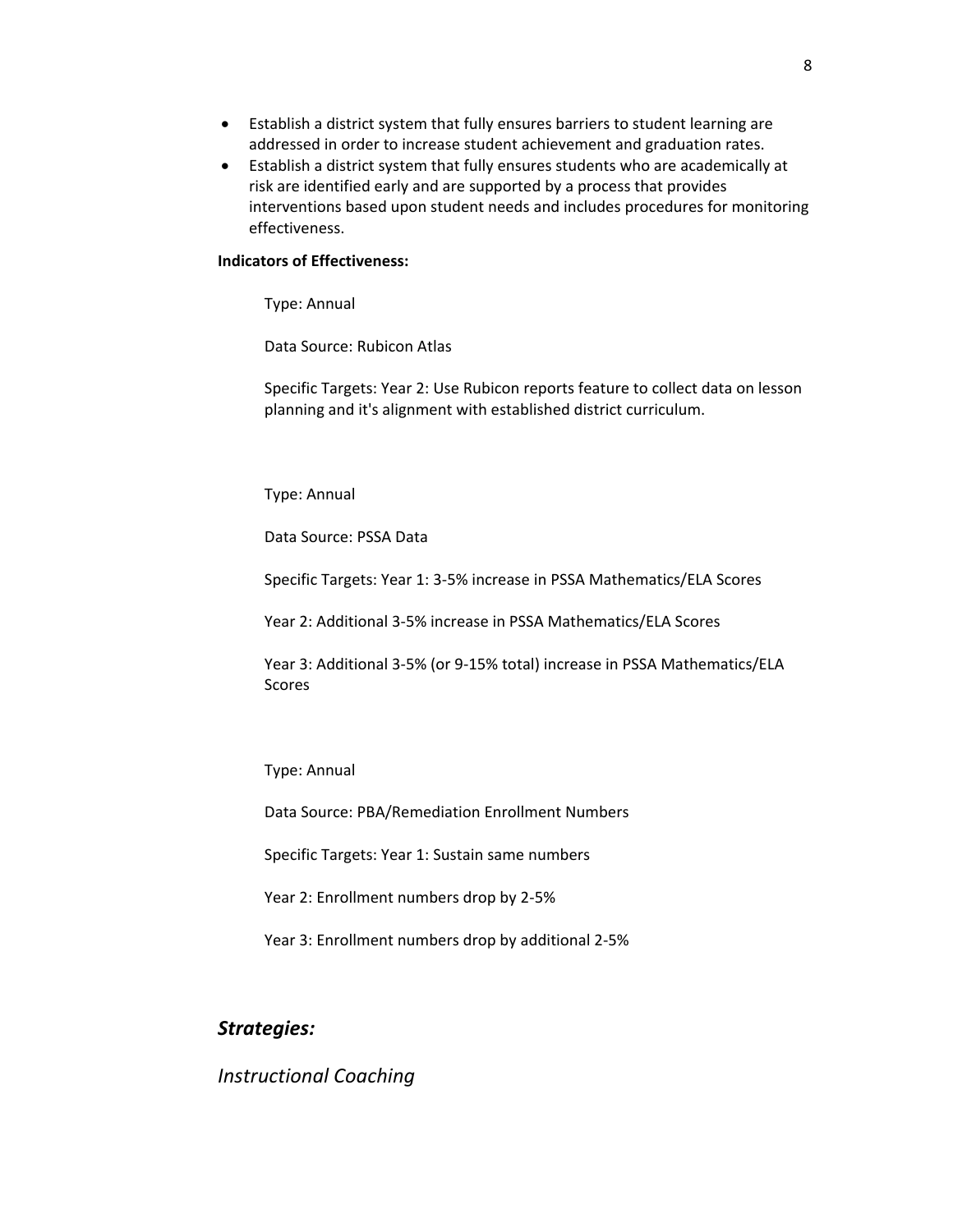#### **Description:**

Kansas Coaching Project: Instructional coaches are on-site professional developers who teach educators how to use proven instructional methods. To be successful in this role, coaches must be skilled in a variety of roles, including public relations guru, communicator extraordinaire, master organizer and, of course, expert educator. (Source: [http://instructionalcoach.org/about/about-coaching\)](http://instructionalcoach.org/about/about-coaching) Resource: <http://effectivestrategies.wiki.caiu.org/Professional+Development>

**SAS Alignment:** Assessment, Curriculum Framework, Instruction, Materials & Resources

## *PLCs - Professional Learning Communities*

#### **Description:**

Richard DuFour, Barth, R. (1991). Restructuring schools: Some questions for teachers and principals. Phi Delta Kappan, 73(2), 123–128. Marzano, R. (2003). What works in schools: Translating research into action. Alexandria, VA: ASCD. Learning Forward (2014). 3 Keys to Keep Learning Communities Focused on the Learning. (Sources: [http://effectivestrategies.wiki.caiu.org/file/view/Transforming%20Professiona](http://effectivestrategies.wiki.caiu.org/file/view/Transforming%20Professional%20Learning.pdf/543104478/Transforming%20Professional%20Learning.pdf) [l%20Learning.pdf/543104478/Transforming%20Professional%20Learning.pdf,](http://effectivestrategies.wiki.caiu.org/file/view/Transforming%20Professional%20Learning.pdf/543104478/Transforming%20Professional%20Learning.pdf) [http://www.ascd.org/publications/educational](http://www.ascd.org/publications/educational-leadership/may04/vol61/num08/What-Is-a-Professional-Learning-Community%C2%A2.aspx)[leadership/may04/vol61/num08/What-Is-a-Professional-Learning-](http://www.ascd.org/publications/educational-leadership/may04/vol61/num08/What-Is-a-Professional-Learning-Community%C2%A2.aspx)

[Community%C2%A2.aspx\)](http://www.ascd.org/publications/educational-leadership/may04/vol61/num08/What-Is-a-Professional-Learning-Community%C2%A2.aspx) Resources:

[http://effectivestrategies.wiki.caiu.org/Using+Data,](http://effectivestrategies.wiki.caiu.org/Using+Data,%20http:/effectivestrategies.wiki.caiu.org/Professional+Development) 

[http://effectivestrategies.wiki.caiu.org/Professional+Development](http://effectivestrategies.wiki.caiu.org/Using+Data,%20http:/effectivestrategies.wiki.caiu.org/Professional+Development)

**SAS Alignment:** Assessment, Instruction

#### *Implementation Steps:*

*Data Informed Instruction and Decision Making*

#### **Description:**

Classroom teachers will develop skills and knowledge necessary to effectively assess (both formatively and summatively) students and utilize the data to plan, modify and individualize instruction.

**Start Date:** 11/30/2013 **End Date:** 7/1/2016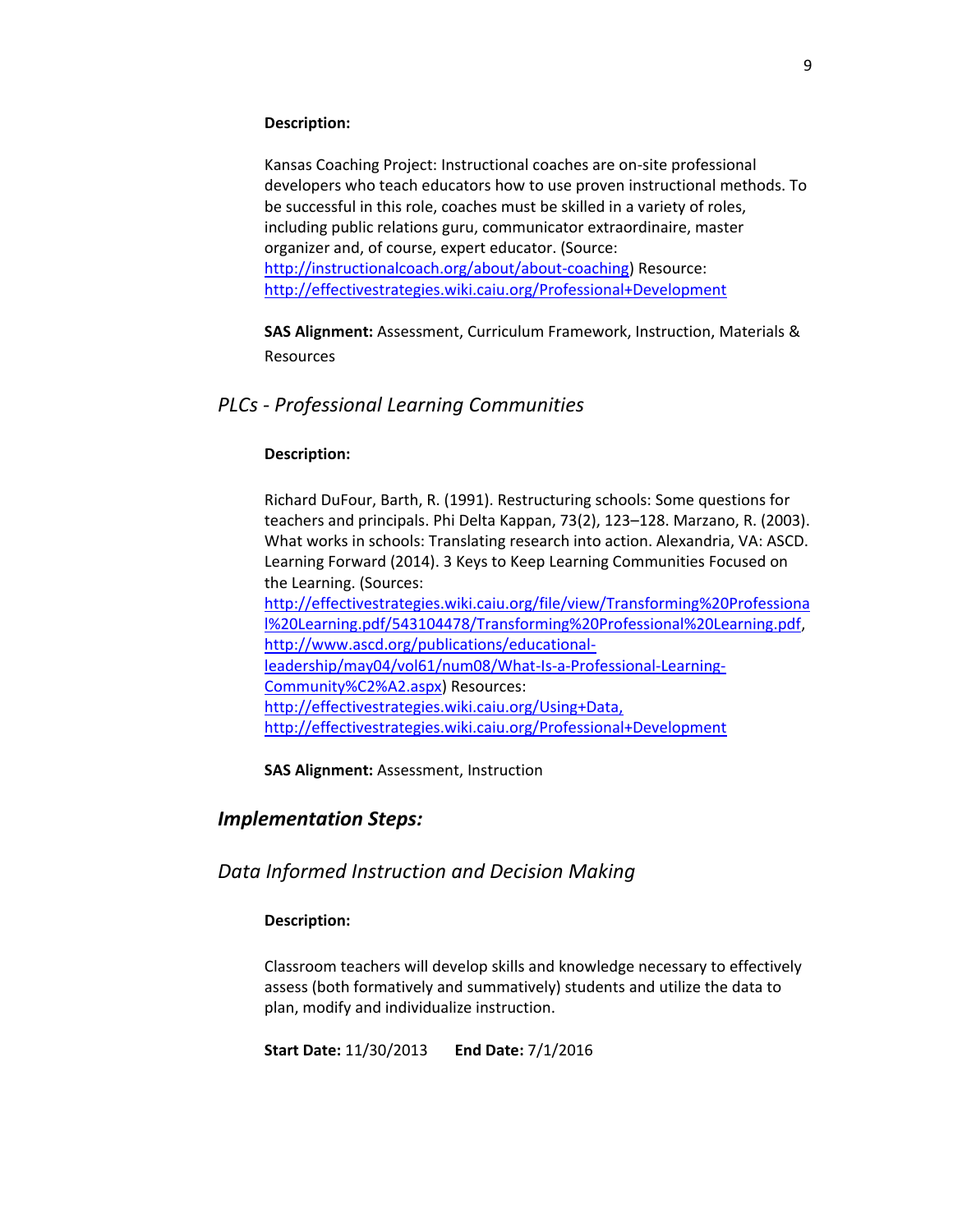**Program Area(s):** Professional Education, Teacher Induction, Special Education, Student Services, Gifted Education, Educational Technology

**Supported Strategies:** None selected

# *Professional Learning Communities*

#### **Description:**

Enhance professional collaboration and PLC models within the district and provide/create time within schedules to allow for professional collaboration and observation/reflection

**Start Date:** 7/1/2013 **End Date:** 7/1/2019

**Program Area(s):** Professional Education, Special Education, Student Services, Gifted Education, Educational Technology

**Supported Strategies:** None selected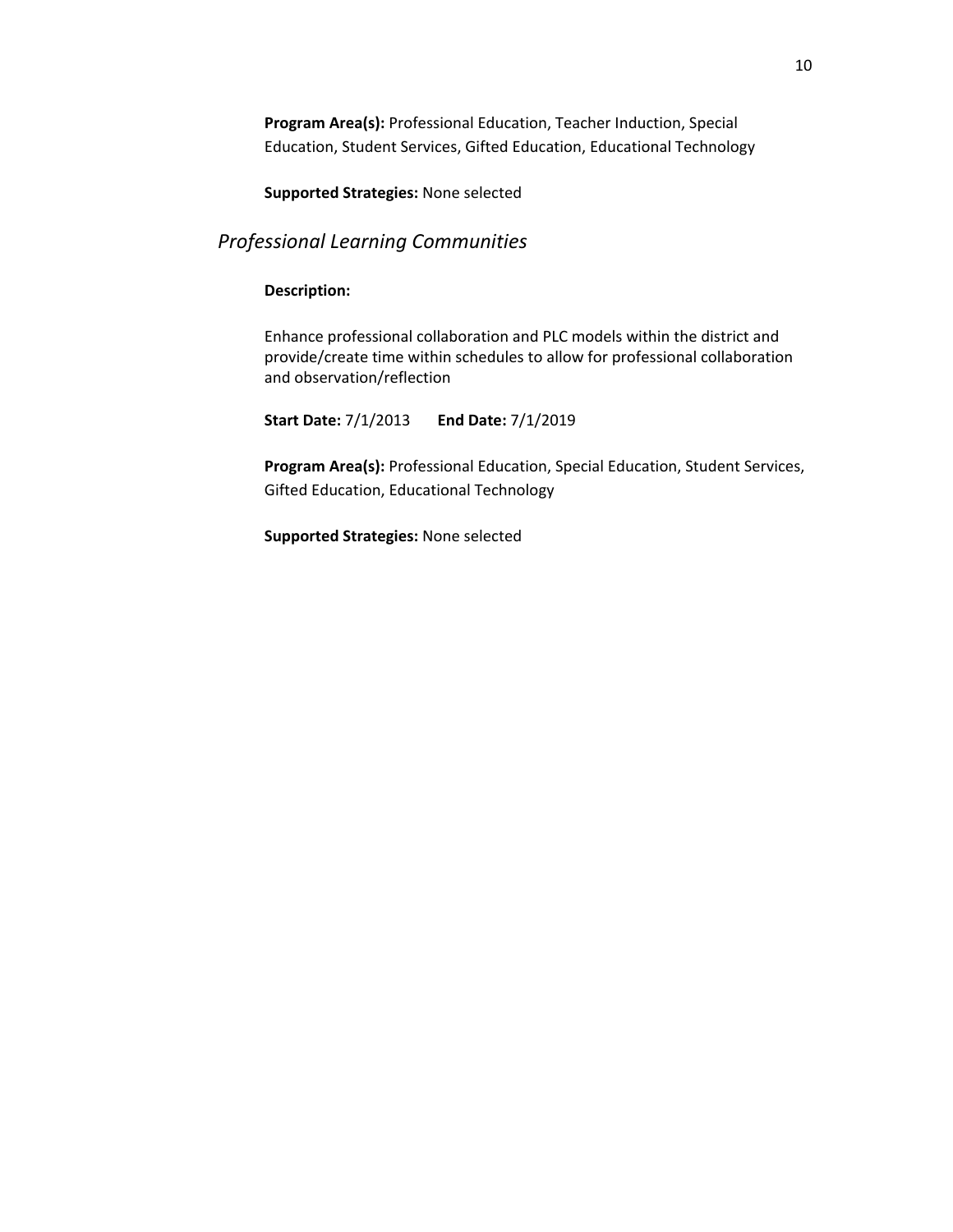# Appendix: Professional Development Implementation Step Details

| <b>LEA Goals Addressed:</b>         | fidelity.                                                                                            | in each school. |                  |                                                                                                                    | Establish a district system that fully ensures<br>professional development is focused,<br>comprehensive and implemented with<br>Establish a district system that fully ensures<br>the consistent implementation of effective<br>instructional practices across all classrooms | <b>Strategy #1: Data Analysis Procedures,</b><br>Data-Informed Instruction, Data Teams &<br><b>Data Warehousing</b> |                                                                                                                 |                                 |                    |  |  |
|-------------------------------------|------------------------------------------------------------------------------------------------------|-----------------|------------------|--------------------------------------------------------------------------------------------------------------------|-------------------------------------------------------------------------------------------------------------------------------------------------------------------------------------------------------------------------------------------------------------------------------|---------------------------------------------------------------------------------------------------------------------|-----------------------------------------------------------------------------------------------------------------|---------------------------------|--------------------|--|--|
| <b>Title</b><br><b>Start</b><br>End |                                                                                                      |                 |                  |                                                                                                                    | <b>Description</b><br>Classroom teachers will develop skills and knowledge necessary to effectively assess                                                                                                                                                                    |                                                                                                                     |                                                                                                                 |                                 |                    |  |  |
| 11/30/2013                          | Data Informed Instruction and<br>7/1/2016<br><b>Decision Making</b>                                  |                 |                  | (both formatively and summatively) students and utilize the data to plan, modify<br>and individualize instruction. |                                                                                                                                                                                                                                                                               |                                                                                                                     |                                                                                                                 |                                 |                    |  |  |
|                                     | <b>Person Responsible</b><br>Assistant to the<br>Superintendent for<br>Curriculum and<br>Instruction |                 | <b>SH</b><br>2.0 | <b>S</b><br>4                                                                                                      | EP<br>100                                                                                                                                                                                                                                                                     | <b>Provider</b><br>DERRY TOWNSHIP SCHOOL DISTRICT                                                                   |                                                                                                                 | <b>Type</b><br>School<br>Entity | App.<br><b>Yes</b> |  |  |
|                                     | Knowledge                                                                                            |                 |                  |                                                                                                                    |                                                                                                                                                                                                                                                                               | planning, remediation and instruction.                                                                              | Participants will learn how ot disaggregate data, analyze patterns within the data and interpret data to inform |                                 |                    |  |  |

**Supportive Research** http://ies.ed.gov/ncee/wwc/pdf/practice\_guides/dddm\_pg\_092909

For classroom teachers, school **Increases the educator's teaching skills based on research on effective practice, with**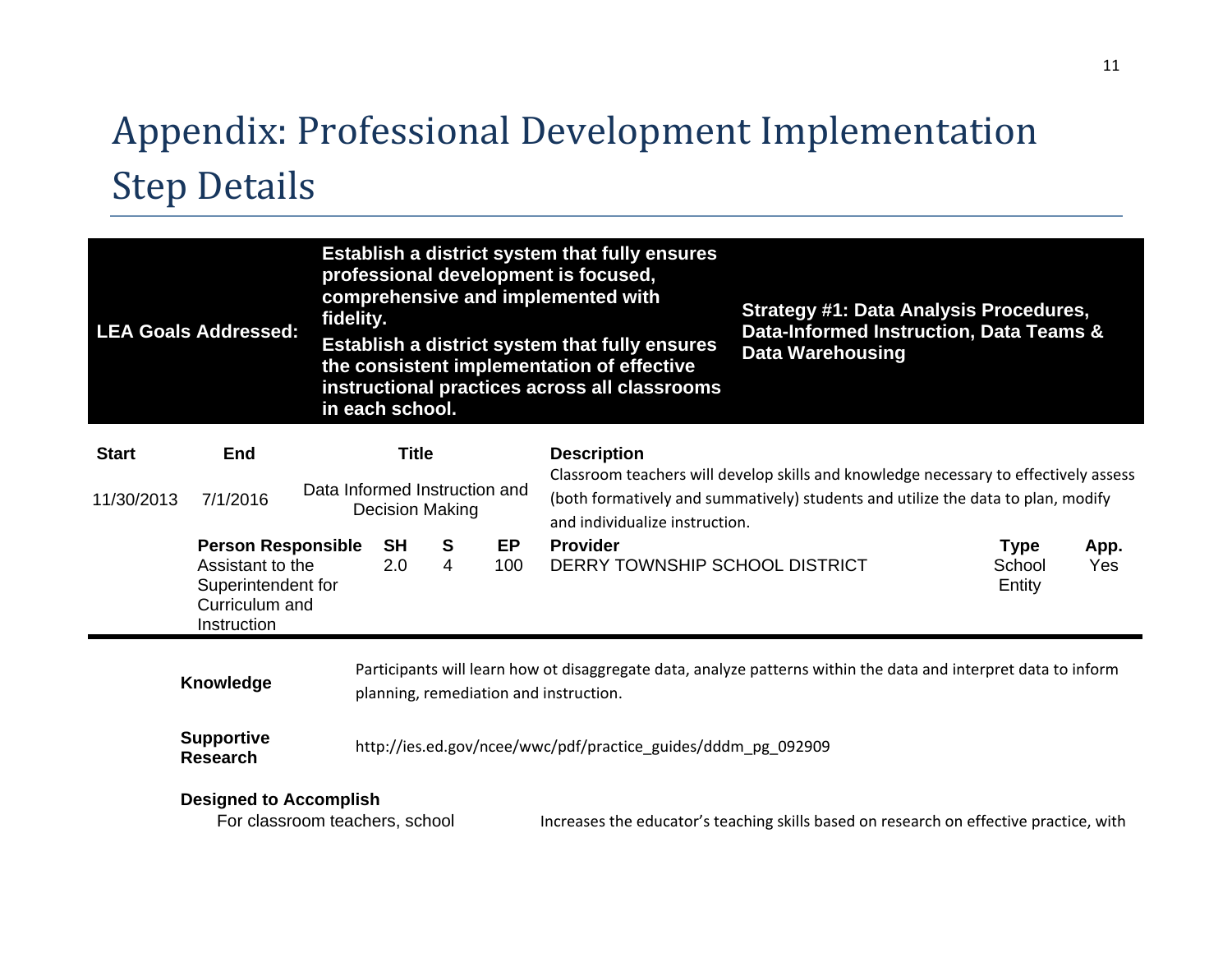| counselors and education<br>specialists:                                                       |                                 |                                                                                                 | attention given to interventions for struggling students.<br>needed to analyze and use data in instructional decision-making. | Provides educators with a variety of classroom-based assessment skills and the skills                                                                                                                                                                                                                                                                            |
|------------------------------------------------------------------------------------------------|---------------------------------|-------------------------------------------------------------------------------------------------|-------------------------------------------------------------------------------------------------------------------------------|------------------------------------------------------------------------------------------------------------------------------------------------------------------------------------------------------------------------------------------------------------------------------------------------------------------------------------------------------------------|
| For school and district<br>administrators, and other<br>educators seeking leadership<br>roles: |                                 | academic standards.<br>decision-making.                                                         |                                                                                                                               | Provides the knowledge and skills to think and plan strategically, ensuring that<br>assessments, curriculum, instruction, staff professional education, teaching materials and<br>interventions for struggling students are aligned to each other as well as to Pennsylvania's<br>Provides leaders with the ability to access and use appropriate data to inform |
| <b>Training Format</b>                                                                         |                                 | LEA Whole Group Presentation<br>Series of Workshops<br><b>Professional Learning Communities</b> |                                                                                                                               |                                                                                                                                                                                                                                                                                                                                                                  |
| <b>Participant Roles</b>                                                                       | <b>New Staff</b><br>specialists | Classroom teachers<br>Principals / Asst. Principals<br>School counselors<br>Other educational   | <b>Grade Levels</b>                                                                                                           | Middle (grades 6-8)<br>High (grades 9-12)                                                                                                                                                                                                                                                                                                                        |
| <b>Follow-up Activities</b>                                                                    |                                 | Analysis of student work,<br>with administrator and/or peers                                    | <b>Evaluation Methods</b>                                                                                                     | Classroom observation focusing on<br>factors such as planning and preparation,<br>knowledge of content, pedagogy and<br>standards, classroom environment,<br>instructional delivery and professionalism.                                                                                                                                                         |

 $\mathcal{L}$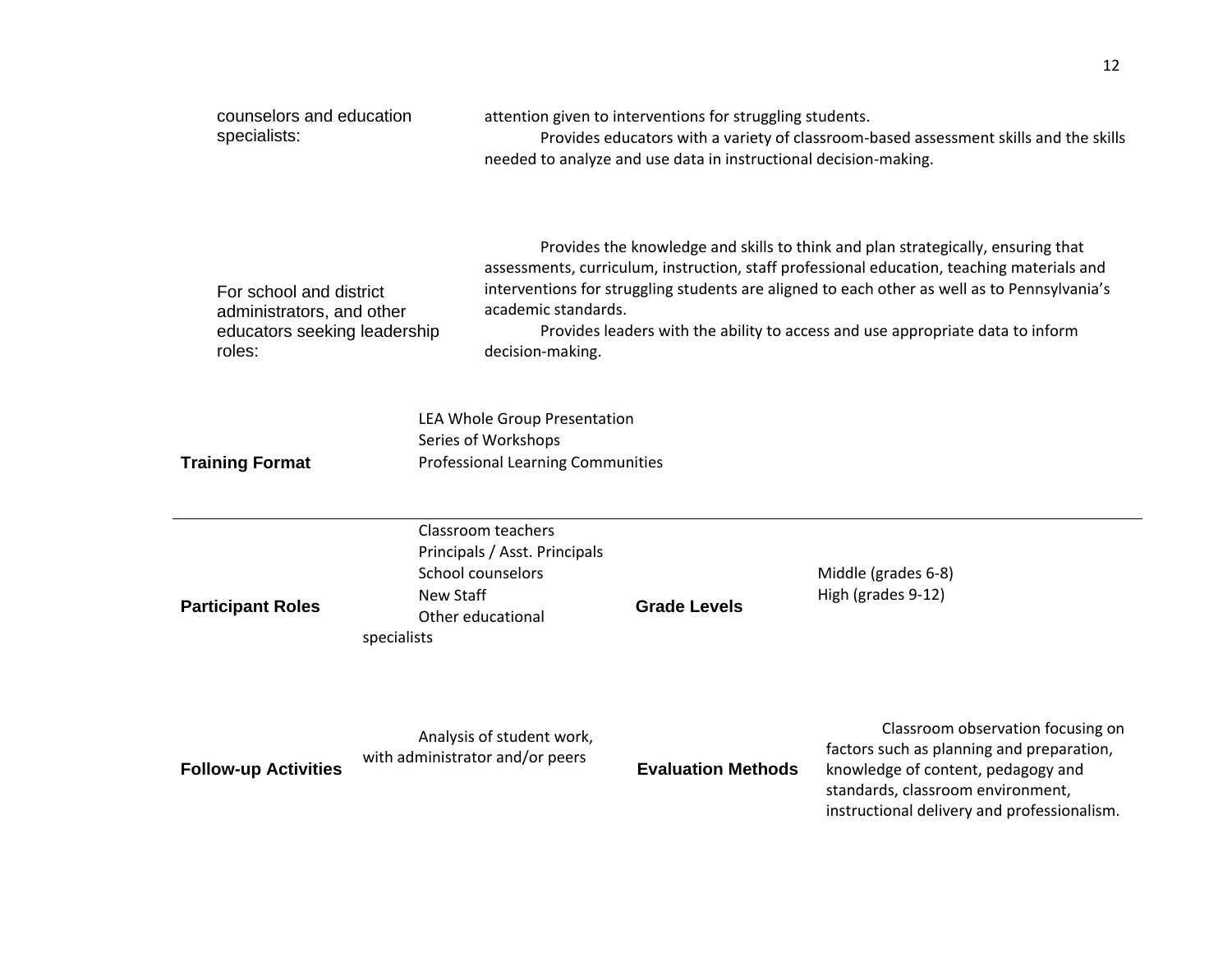Student PSSA data Standardized student assessment data other than the PSSA Classroom student assessment data

| <b>LEA Goals Addressed:</b>          |                                                                                                      | fidelity. |                                         |         |          | Establish a district system that fully ensures<br>professional development is focused,<br>comprehensive and implemented with                                                                                                                                                    | <b>Strategy #1: Common Assessment within</b><br><b>Grade/Subject</b><br><b>Strategy #2: Data Analysis Procedures,</b><br>Data-Informed Instruction, Data Teams &<br><b>Data Warehousing</b><br><b>Strategy #3: Substantial Professional</b><br><b>Development</b> |                                 |             |  |  |
|--------------------------------------|------------------------------------------------------------------------------------------------------|-----------|-----------------------------------------|---------|----------|---------------------------------------------------------------------------------------------------------------------------------------------------------------------------------------------------------------------------------------------------------------------------------|-------------------------------------------------------------------------------------------------------------------------------------------------------------------------------------------------------------------------------------------------------------------|---------------------------------|-------------|--|--|
| <b>Start</b>                         | End                                                                                                  |           | <b>Title</b>                            |         |          | <b>Description</b><br>Develop and refine systemic, pervasive instructional practices that prepare all                                                                                                                                                                           |                                                                                                                                                                                                                                                                   |                                 |             |  |  |
| 7/1/2013                             | 7/3/2017                                                                                             |           | Differentiated Professional<br>Learning |         |          | teachers and students for success in a globally connected 21st century world by<br>providing differentiated professional learning opportunities on meeting the needs<br>of all students, inclusive instructional practices, online/hybrid learning and need-<br>based learning. |                                                                                                                                                                                                                                                                   |                                 |             |  |  |
|                                      | <b>Person Responsible</b><br>Assistant to the<br>Superintendent for<br>Curriculum and<br>Instruction |           | <b>SH</b><br>3                          | S<br>40 | EP<br>20 | <b>Provider</b><br>DERRY TOWNSHIP SCHOOL DISTRICT                                                                                                                                                                                                                               |                                                                                                                                                                                                                                                                   | <b>Type</b><br>School<br>Entity | App.<br>Yes |  |  |
| Knowledge                            |                                                                                                      |           |                                         |         |          |                                                                                                                                                                                                                                                                                 | Professional staff will gain an deep understanding in effective, 21st century teaching practices and be able to<br>implement those strategies and practices into their instruction (face-to-face or in a virtual environment)                                     |                                 |             |  |  |
| <b>Supportive</b><br><b>Research</b> |                                                                                                      |           |                                         |         |          |                                                                                                                                                                                                                                                                                 | Standards for Professional Learning: http://learningforward.org/standards#.UdLsgVNylBI                                                                                                                                                                            |                                 |             |  |  |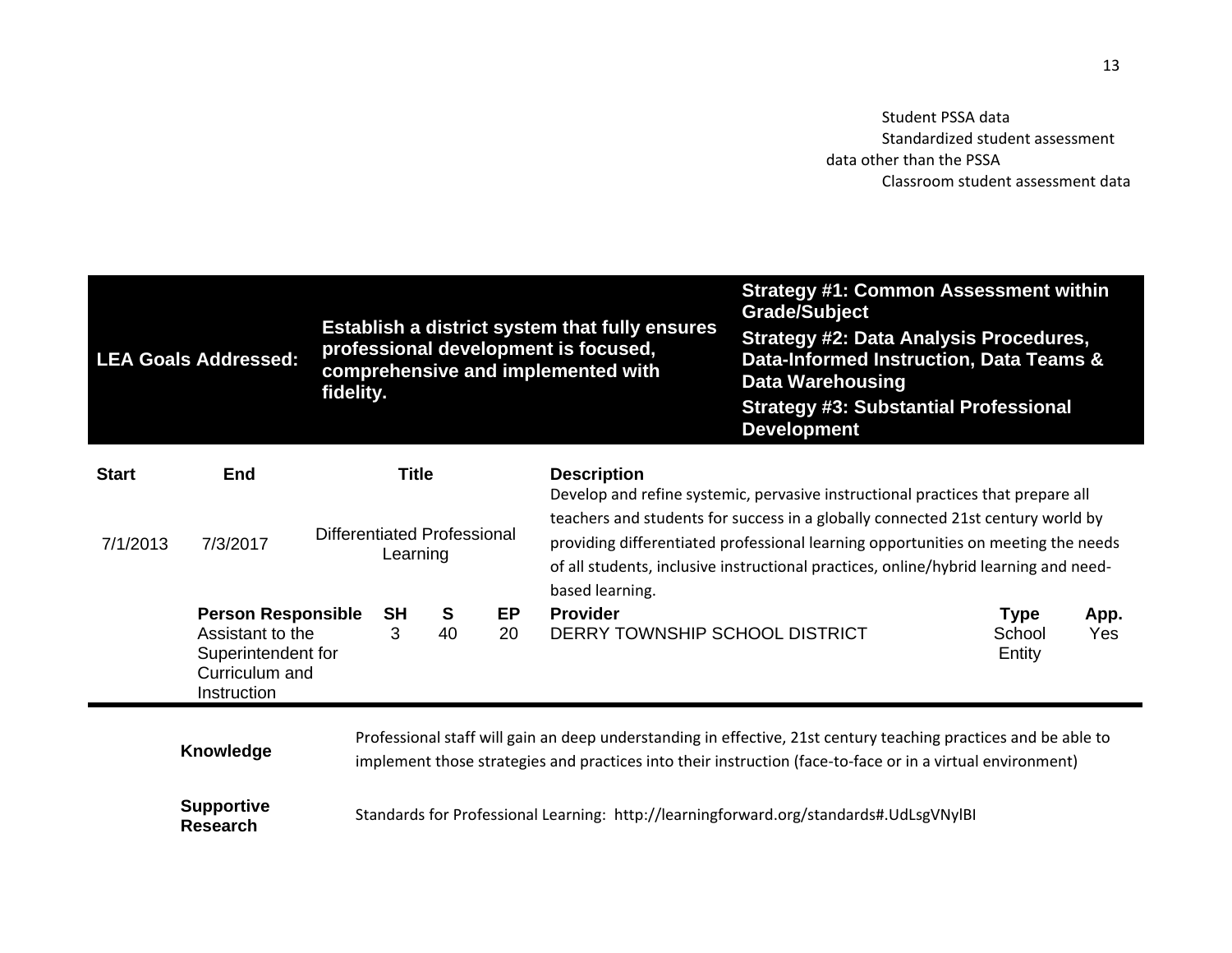| <b>Designed to Accomplish</b>                                                                  |                                        |                                                                                                                                                                                                                                                   |                           |                                                                                                                              |  |  |  |  |  |
|------------------------------------------------------------------------------------------------|----------------------------------------|---------------------------------------------------------------------------------------------------------------------------------------------------------------------------------------------------------------------------------------------------|---------------------------|------------------------------------------------------------------------------------------------------------------------------|--|--|--|--|--|
| For classroom teachers, school<br>counselors and education<br>specialists:                     |                                        | Increases the educator's teaching skills based on research on effective practice, with<br>attention given to interventions for struggling students.                                                                                               |                           |                                                                                                                              |  |  |  |  |  |
| For school and district<br>administrators, and other<br>educators seeking leadership<br>roles: |                                        | Empowers leaders to create a culture of teaching and learning, with an emphasis on<br>learning.                                                                                                                                                   |                           |                                                                                                                              |  |  |  |  |  |
| <b>Training Format</b>                                                                         |                                        | LEA Whole Group Presentation<br>Series of Workshops<br>School Whole Group Presentation<br>Live Webinar<br><b>Department Focused Presentation</b><br>Online-Asynchronous<br><b>Professional Learning Communities</b><br><b>Offsite Conferences</b> |                           |                                                                                                                              |  |  |  |  |  |
| <b>Participant Roles</b>                                                                       | Dir<br><b>New Staff</b><br>specialists | Classroom teachers<br>Principals / Asst. Principals<br>Supt / Ast Supts / CEO / Ex<br>School counselors<br>Other educational                                                                                                                      | <b>Grade Levels</b>       | Elementary - Primary (preK - grade 1)<br>Elementary - Intermediate (grades 2-5)<br>Middle (grades 6-8)<br>High (grades 9-12) |  |  |  |  |  |
| <b>Follow-up Activities</b>                                                                    |                                        | Team development and                                                                                                                                                                                                                              | <b>Evaluation Methods</b> | Classroom observation focusing on                                                                                            |  |  |  |  |  |

14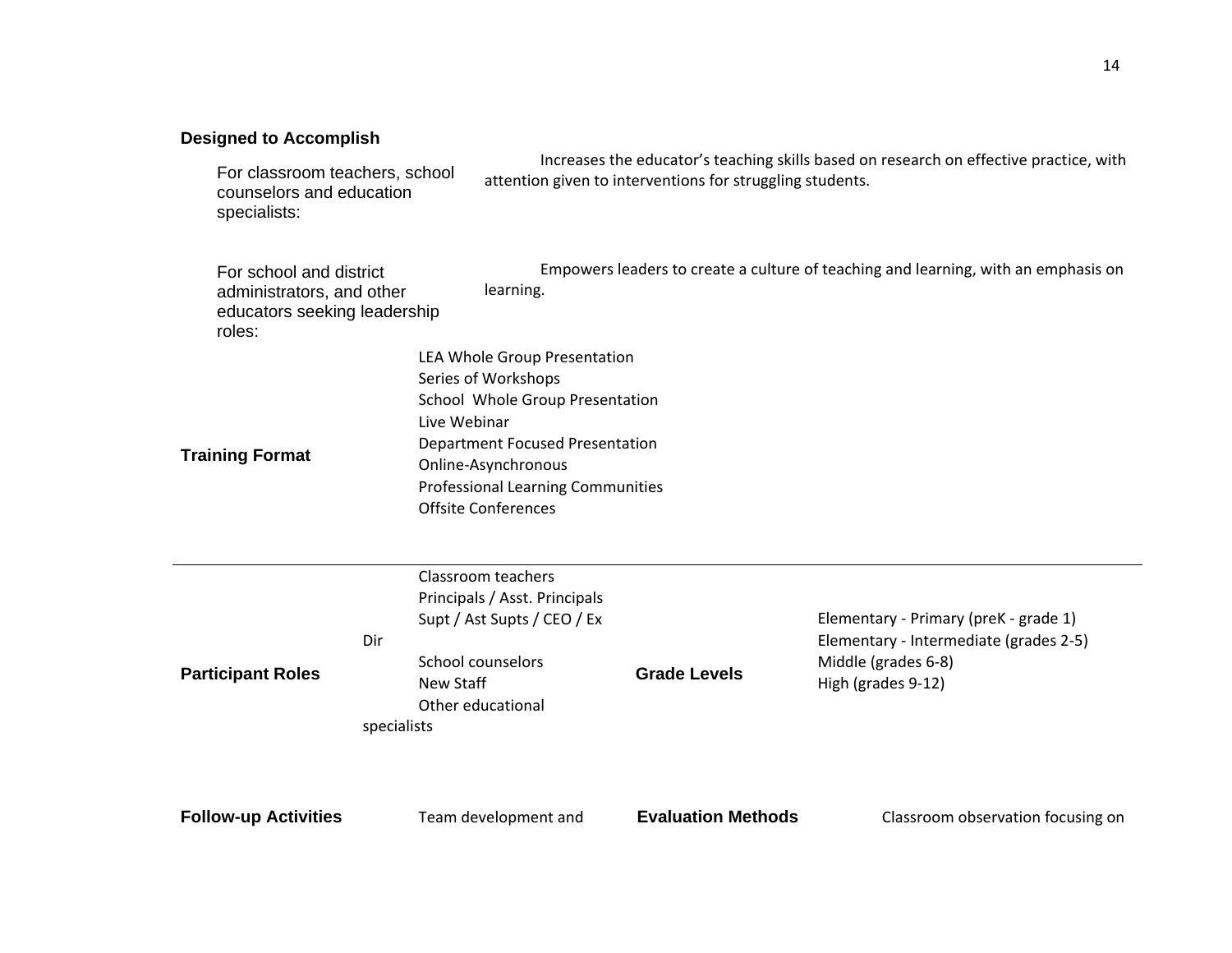sharing of content-area lesson implementation outcomes, with involvement of administrator and/or peers Creating lessons to meet varied student learning styles Peer-to-peer lesson discussion Lesson modeling with mentoring Joint planning period activities Journaling and reflecting

factors such as planning and preparation, knowledge of content, pedagogy and standards, classroom environment, instructional delivery and professionalism. Student PSSA data Standardized student assessment data other than the PSSA Classroom student assessment data

|              | <b>LEA Goals Addressed:</b> | fidelity.                                                                                                                                                                     | Establish a district system that fully ensures<br>professional development is focused,<br>comprehensive and implemented with<br>Establish a district system that fully ensures<br>the consistent implementation of effective<br>instructional practices across all classrooms<br>in each school. |    |                                                                                                            |             |      |  |  |  |  |  |  |
|--------------|-----------------------------|-------------------------------------------------------------------------------------------------------------------------------------------------------------------------------|--------------------------------------------------------------------------------------------------------------------------------------------------------------------------------------------------------------------------------------------------------------------------------------------------|----|------------------------------------------------------------------------------------------------------------|-------------|------|--|--|--|--|--|--|
| <b>Start</b> | <b>End</b>                  | <b>Title</b>                                                                                                                                                                  |                                                                                                                                                                                                                                                                                                  |    | <b>Description</b><br>Classroom teachers will develop skills and knowledge necessary to effectively assess |             |      |  |  |  |  |  |  |
| 11/30/2013   | 7/1/2016                    | Data Informed Instruction and<br>(both formatively and summatively) students and utilize the data to plan, modify<br><b>Decision Making</b><br>and individualize instruction. |                                                                                                                                                                                                                                                                                                  |    |                                                                                                            |             |      |  |  |  |  |  |  |
|              | <b>Person Responsible</b>   | SН                                                                                                                                                                            | S                                                                                                                                                                                                                                                                                                | EP | <b>Provider</b>                                                                                            | <b>Type</b> | App. |  |  |  |  |  |  |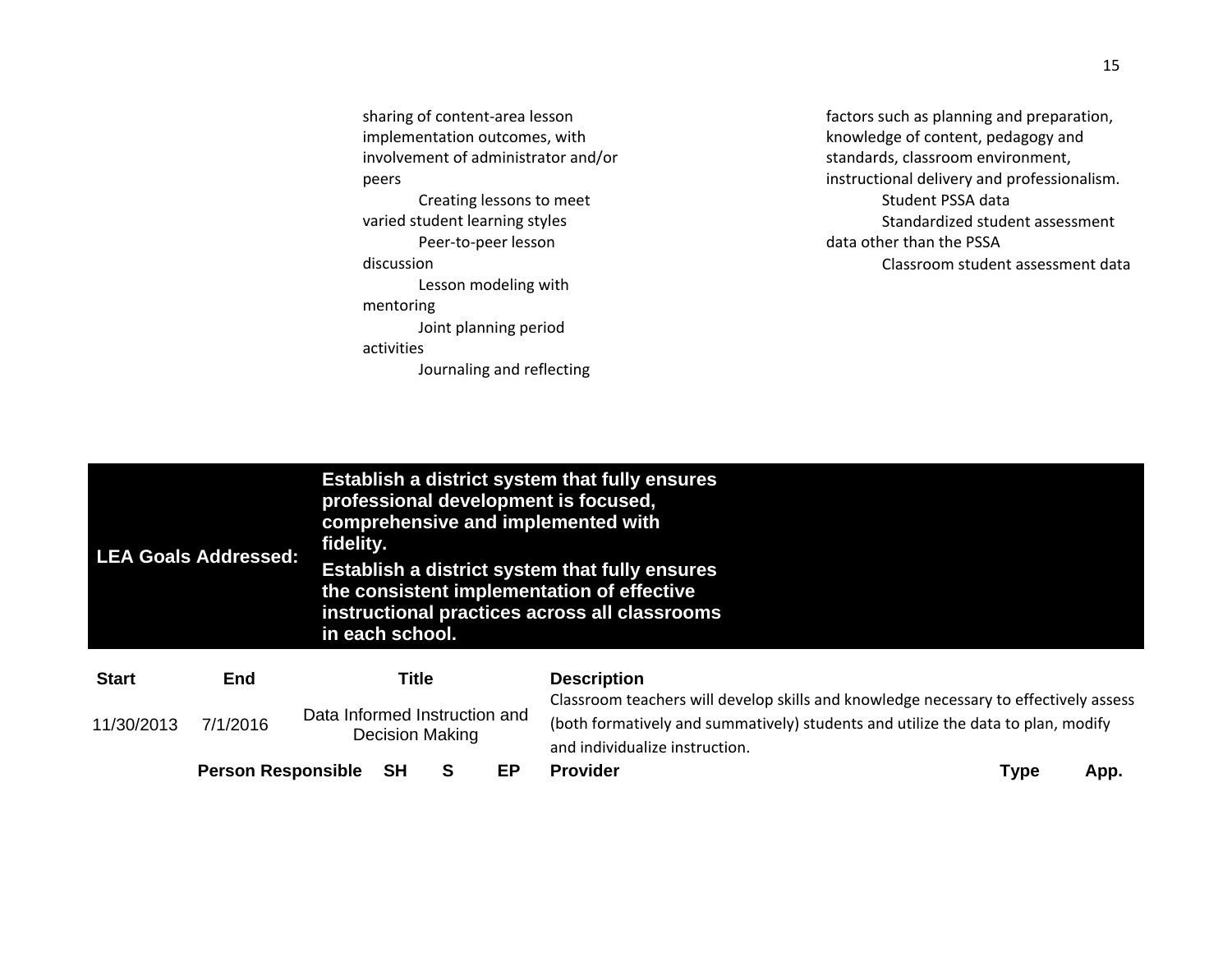| Assistant to the<br>Superintendent for<br>Curriculum and<br>Instruction                                     | 2.0 | 4 | 100                                                                                                                                                                                                                                                                                                              |                                         | DERRY TOWNSHIP SCHOOL DISTRICT                                |                                                                                                                                                                                                                                                                                                                                                                  | School<br>Entity | Yes |
|-------------------------------------------------------------------------------------------------------------|-----|---|------------------------------------------------------------------------------------------------------------------------------------------------------------------------------------------------------------------------------------------------------------------------------------------------------------------|-----------------------------------------|---------------------------------------------------------------|------------------------------------------------------------------------------------------------------------------------------------------------------------------------------------------------------------------------------------------------------------------------------------------------------------------------------------------------------------------|------------------|-----|
| <b>Knowledge</b>                                                                                            |     |   |                                                                                                                                                                                                                                                                                                                  | planning, remediation and instruction.  |                                                               | Participants will learn how ot disaggregate data, analyze patterns within the data and interpret data to inform                                                                                                                                                                                                                                                  |                  |     |
| <b>Supportive</b><br><b>Research</b>                                                                        |     |   |                                                                                                                                                                                                                                                                                                                  |                                         | http://ies.ed.gov/ncee/wwc/pdf/practice_guides/dddm_pg_092909 |                                                                                                                                                                                                                                                                                                                                                                  |                  |     |
| <b>Designed to Accomplish</b><br>For classroom teachers, school<br>counselors and education<br>specialists: |     |   | Increases the educator's teaching skills based on research on effective practice, with<br>attention given to interventions for struggling students.<br>Provides educators with a variety of classroom-based assessment skills and the skills<br>needed to analyze and use data in instructional decision-making. |                                         |                                                               |                                                                                                                                                                                                                                                                                                                                                                  |                  |     |
| For school and district<br>administrators, and other<br>educators seeking leadership<br>roles:              |     |   |                                                                                                                                                                                                                                                                                                                  | academic standards.<br>decision-making. |                                                               | Provides the knowledge and skills to think and plan strategically, ensuring that<br>assessments, curriculum, instruction, staff professional education, teaching materials and<br>interventions for struggling students are aligned to each other as well as to Pennsylvania's<br>Provides leaders with the ability to access and use appropriate data to inform |                  |     |
| <b>Training Format</b>                                                                                      |     |   | LEA Whole Group Presentation<br>Series of Workshops<br><b>Professional Learning Communities</b>                                                                                                                                                                                                                  |                                         |                                                               |                                                                                                                                                                                                                                                                                                                                                                  |                  |     |
| <b>Participant Roles</b>                                                                                    |     |   | Classroom teachers                                                                                                                                                                                                                                                                                               | Principals / Asst. Principals           | <b>Grade Levels</b>                                           | Middle (grades 6-8)                                                                                                                                                                                                                                                                                                                                              |                  |     |

 $\mathbf{r}$ 

16